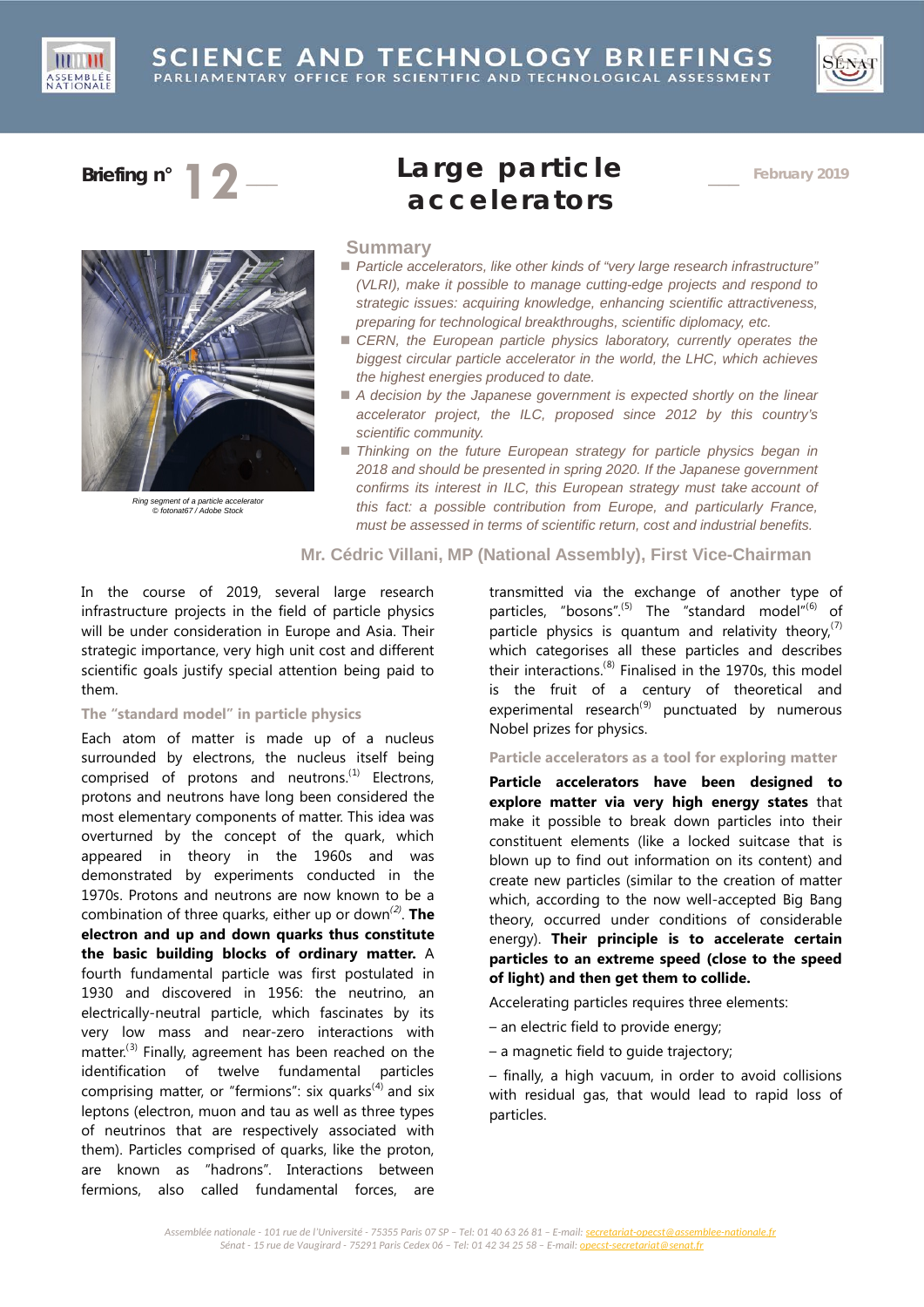The first accelerators were developed in the 1930s and are called cyclotrons.<sup>([10\)](#page-5-0)</sup> Their technology was perfected after the Second World War: if the magnetic field is varied according to the energy of the accelerated particles, their trajectory becomes circular. These accelerators ("synchrotron" type) found a vast range of uses in the form of synchrotrons and colliders. $(11)$  $(11)$  $(11)$  The goal of synchrotrons is no longer so much to explore particle physics as to produce highintensity and highly-coherent, highly-controlled radiation (generally X-rays) used in diverse fields of study: biology, chemistry, astrophysics and archaeology, etc. Colliders, meanwhile, are still used to explore matter by analysing the products of collisions between particles. **Unequally spread across the globe**, these resources constitute key assets for scientific knowledge and outreach, attracting skills and collaborations.

## **The LHC: an emblematic particle physics accelerator**

In 1952, **the European Organization for Nuclear Research (CERN)** was created by twelve Member States.<sup>([12](#page-5-2))</sup> In the aftermath of the Second World War, the aim was to re-establish relationships of trust and also to plug the brain drain to the United States and place Europe at the forefront of fundamental physics research, which was limited, at the time, to the scale of the atomic nucleus (i.e. nuclear). Since then, CERN has grown in the subjects it has studied to cover the full range of particle physics, and also in its governance, in that it is managed today by a consortium of twenty-two Member States $^{(13)}$  $^{(13)}$  $^{(13)}$  and welcomes researchers of all nationalities. Based in Geneva, it is a model of very large infrastructure that was made possible only by pooling investments.

**The most famous component of CERN is the Large Hadron Collider or LHC.** One hundred metres underground on the French-Swiss border, with a circumference of 27km and equipped with 9,500 magnets, some superconducting, it makes it possible to accelerate protons to an energy in the order of ten thousand times their energy at rest. Protons race around the LHC at a speed very "close" to the speed of light.<sup>[14](#page-5-4)</sup> To do so, new technologies were developed, particularly specially-created superconducting magnets.<sup>([15](#page-5-5))</sup> Two beams of protons, or other particles as the case may be, are accelerated in opposite directions, before colliding. ([16](#page-5-6))



**FIGURE 1. THE ATLAS EXPERIMENT AT THE LHC, WHICH MADE IT POSSIBLE TO DETECT THE HIGGS BOSON (source: CERN)**

Since its commissioning, CERN has made history several times. In science, via the discovery, at the start of the 1980s, **of the W and Z bosons**,<sup>([17\)](#page-6-0)</sup> leading to the award of the 1984 Nobel prize for physics to Carlo Rubbia and Simon Van der Meer. Then, the detection in 2012 of the Higgs boson,<sup>([18\)](#page-6-1)</sup> which confirmed the standard model and won François Englert and Peter Higgs the 2013 Nobel prize. To detect the trace of the Higgs boson with certainty, it was necessary to cause protons to collide with considerable energy of  $6.5$ TeV $^{(19)}$  $^{(19)}$  $^{(19)}$  and analyse the gigantic masses of data produced by these collisions using powerful statistical tools.<sup>([20\)](#page-6-3)</sup>

#### **CERN's LHC in numbers**

The LHC cost approximately  $€8$  billion and took 15 years to build. The first beam of particles was produced in 2008. In 2015, the LHC achieved energy of 13TeV. Every year, it consumes 1.3TWh of electrical energy (origin: France) and has an annual budget of €880 million. These impressive figures compare with France's annual electrical production of 500TWh. On the European scale, this budget is equivalent to the price "of one cappuccino per person" according to Fabiola Gianotti, director of CERN since 2016, who adds that "each Swiss franc or euro invested by its two host countries, Switzerland and France, brings in between two and six, in different forms." $(*)$  CERN has approximately 3,000 permanent employees from every continent, and collaborates with 13,000 scientists of 110 different nationalities, conducting research in the name of hundreds of institutions.

(\*) *[https://www.tdg.ch/savoirs/sciences/cern-besoin](https://www.tdg.ch/savoirs/sciences/cern-besoin-argent-physique-demain/story/15943865)[argent-physique-demain/story/15943865](https://www.tdg.ch/savoirs/sciences/cern-besoin-argent-physique-demain/story/15943865)*

CERN has also had a very strong societal impact via **the creation of the** *World Wide Web* **(WWW)**  in  $1989^{(21)}$  $1989^{(21)}$  $1989^{(21)}$  under the leadership of Tim Berners-Lee and his collaborator Roger Cailliau. It was originally a response to researchers' need to exchange a high volume of data simply and instantaneously for international collaborations. CERN published software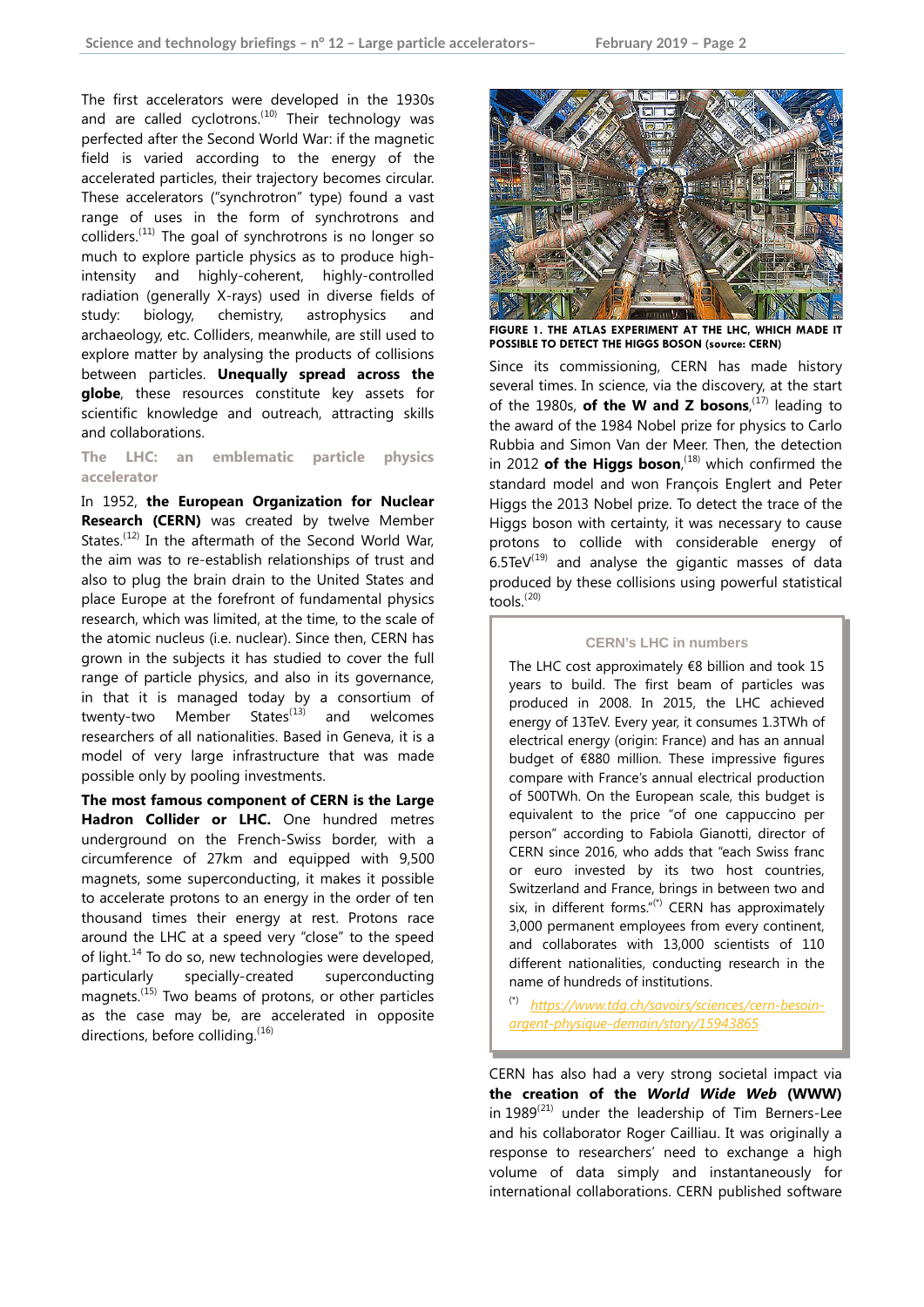developed under a public domain license, in accordance with its founding agreement<sup> $(22)$  $(22)$  $(22)$ </sup> that specifies that all its results must be published and made accessible.

#### **The Higgs boson**

A boson is a particle exchanged between two elementary particles that is the physical manifestation of a force or interaction. In the 1960s, the theories that served as precursors to the standard model failed to explain the mass of the Z and W bosons, representing the weak interaction within atomic nuclei. To overcome this difficulty, Brout and Englert, on the one hand, and Higgs, on the other, proposed in 1964 the existence of a field present all across the Universe and that was hypothesized to be responsible for the mass associated to the particles. The Higgs boson was hypothesized to be the physical manifestation of this field when it is disturbed.

To get a basic idea of the link between the Brout-Englert-Higgs field and the boson, you can imagine an aquarium filled with water. It is difficult to perceive the presence of water by the eye, but if the environment is disturbed (for example by hitting the sides), a wave forms and clearly demonstrates the presence of water. In this analogy, the field is the water and the boson the wave, which makes it possible to provide a mechanism for the generation of the mass of the elementary particles, an essential ingredient of the standard model. The study of its properties offers a unique opportunity, firstly, to research new phenomena and, secondly, to potentially open a window on the beginnings of the Universe.

#### **Beyond the standard model: new physics**

Thanks to the discovery of the Higgs boson, the standard model now appears to be a solid foundation on which particle physics is based. However, according to latest estimates, **the standard model takes account of only 5% of the observable**  Universe,<sup>([23\)](#page-7-1)</sup> the rest consisting of approximately 27% dark matter and 68% dark energy which, at the current time, can be detected only indirectly.<sup> $(24)$  $(24)$  $(24)$ </sup> This "grey area" requires the development of a theory that is more exhaustive and more fundamental than the standard model, which accordingly appears to be an initial approximation of a description of matter. It is in this search for a new theory that particle accelerators, and their ever higher energies, can give some answers<sup> $(25)$  $(25)$ </sup> by confirming or disproving certain emerging theories.<sup>([26\)](#page-7-4)</sup>

# **Destination: linear accelerators**

**Circular accelerators**, which are actually made out of a succession of a number of straight portions, require deceleration/acceleration cycles; this limits achievable

energy, because the braking of a charged particle produces photons via **braking radiation** (in German *Bremsstrahlung*). ([27](#page-7-5)) This effect is much stronger for electrons, which is why the very high energy collisions in the LHC are collisions between protons. When the LHC's tunnel housed the **LEP (***Large electron*  **positron ring)** programme of electron/positron<sup>([28](#page-7-6))</sup> (e+ /e- ) collisions, these collisions could only be at lower energy.<sup>([29\)](#page-7-7)</sup>

To exceed these limitations and transfer very high energies to electrons, **completely linear accelerators** are being developed, avoiding *Bremsstrahlung* in the acceleration phase. This is the principle of the experimental linear electron accelerator built in Hamburg (Germany): **E-XFEL (***European X-ray freeelectron laser***)**. At a total cost of €1.2 billion, it makes it possible to accelerate electrons on a single linear branch, up to  $17.5$ GeV over a total length of  $3.4$ km.<sup>([30](#page-7-8))</sup> Imitating the behaviour of a laser, it makes the beam of electrons oscillate in magnetic structures, causing pulsed emissions of very high intensity X-rays. Its excellent results mean linear systems can now be deemed to have been mastered.

#### **The ILC project in Japan**

In 2012, a project was proposed to the Japanese Ministry of Education, Culture, Sport, Science and Technology (MEXT), by an international consortium of researchers.<sup>([31\)](#page-7-9)</sup>

Prepared since the end of the 1980s, this project concerns the **creation of a large international linear accelerator (International Linear Collider or ILC) enabling e<sup>+</sup>/e<sup>-</sup> collisions** with very high energy (500GeV, 15km, approx. €8 billion). Its Technical Design Report  $(TDR)^{(32)}$  $(TDR)^{(32)}$  $(TDR)^{(32)}$  was published in 2013, which makes it the most advanced of the different large linear collider projects worldwide.

In 2016, Japan was considering financing part of the project, provided the total cost was reduced by one third, i.e. a total cost of €5 to 6 billion. This budget compromise accordingly limited **the collider's energy to 250GeV: insufficient to explore the physics of ultra-high energies, but sufficient to take precision**  measurements on the Higgs boson via e<sup>+</sup>/e<sup>-</sup> **collisions with much lower background noise than the LHC's p/p collisions**. N.B. it would still be possible to increase the energy in a subsequent phase by extending the acceleration branches.

The project includes a facility in the Tohoku region in the north-east of the main island of Honshu, still seriously affected by the 2011 earthquake. This earthquake was responsible for the Fukushima nuclear accident. This location raises the question of the impact of a possible earthquake. In view of the costs incurred by the facilities and the energy required, this is a key issue on which advance security and research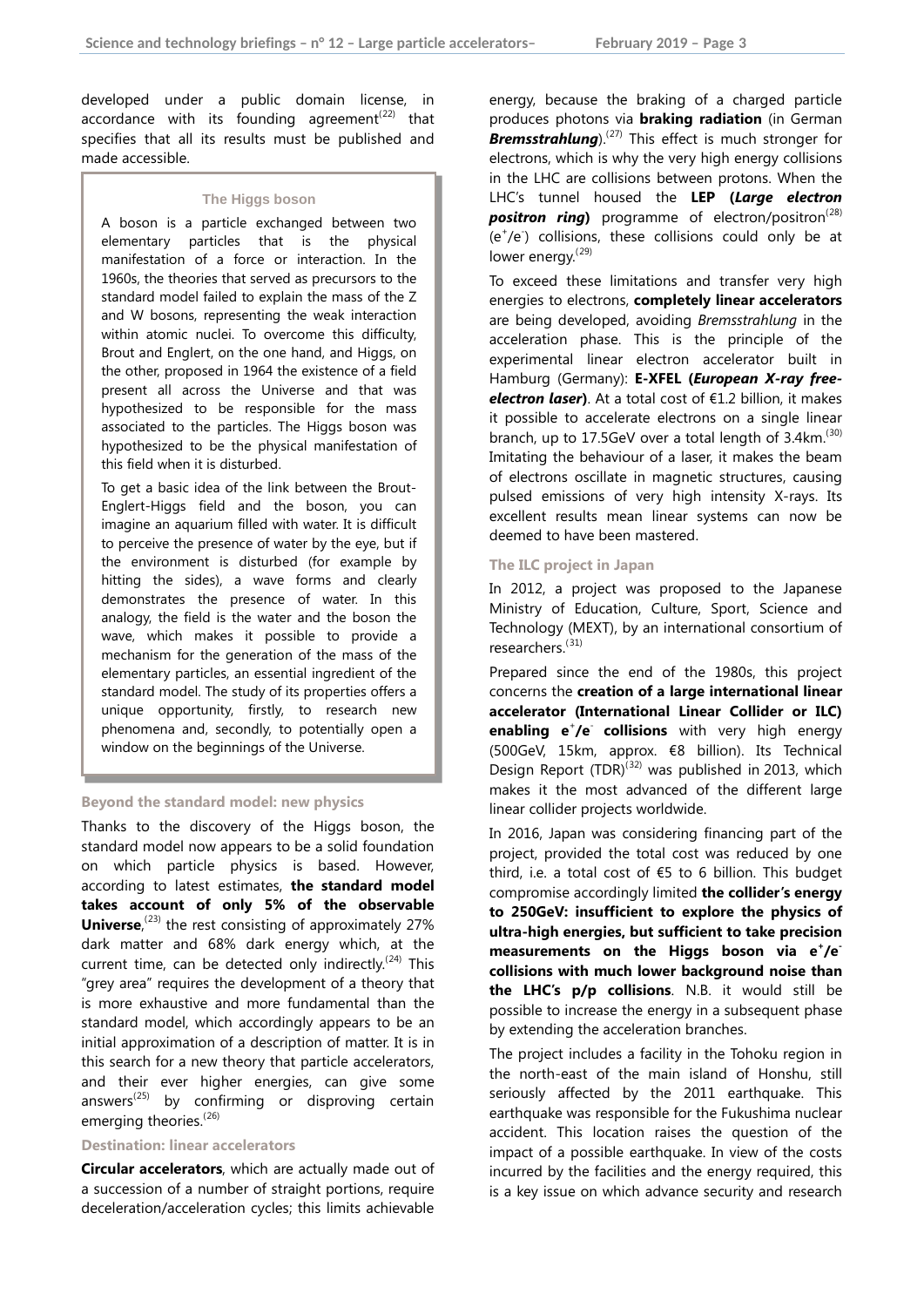<span id="page-3-1"></span><span id="page-3-0"></span>work has been carried out. Japan would take charge of the civil engineering operations and the production of various high-tech structures in which it has recognised expertise. Other infrastructure (cryomodules, superconducting cavities, etc.) would rely on international financing. **Current discussions concern contributions in kind by Europe and the United State of €1 billion each, and an additional Asian contribution (China, South Korea, India)**.

<span id="page-3-3"></span><span id="page-3-2"></span>The ILC's development has also contributed to the progress of parallel projects: the superconducting technology of the X-FEL electron beam's cavities and cryomodules is the direct result of the R&D done for the ILC and developed by European industry. The annual operating budget would amount to an additional €300 million. The ILC's feasibility will particularly depend on the decision by Japan, which could be announced in March  $2019<sub>1</sub><sup>(33)</sup>$  $2019<sub>1</sub><sup>(33)</sup>$  $2019<sub>1</sub><sup>(33)</sup>$  and European countries, which included it on the list of high-priority projects in the 2013-2020 European strategy.<sup>([34](#page-7-12))</sup> The two decisions are closely linked.



**FIGURE 2. SIMULATION OF A PARTICLE COLLISION IN THE CMS EXPERIMENT AT THE LHC (source: CERN)**

#### **Other medium- to long-term projects**

The decision-making calendars for the Japanese government, on the one hand, and foreign investors, on the other, are not synchronised: though the former needs to make its decision on the ILC public in the first quarter of 2019, preparation of the European strategy, to which CERN contributes, has only just begun and will be made public only in 2020.

At CERN, the LHC is now shut down for building work. It will resume 14TeV activity in 2021-2023 before being shut down again in 2024-2025 and starting, in 2026, the "high luminosity" phase, i.e. with a higher number of collisions in a given time.<sup>([35](#page-7-13))</sup>

CERN is also considering a high-energy circular collider, with the **FCC (Future circular collider) project** near the current site. It will have a circumference of 80 to 100km and could manage energy ten times higher than the LHC, achieving energies in the order of 300GeV for electrons and 150TeV for protons. It would host  $e^+ / e^-$  collisions from 2040 (at a total cost of €9 billion, including €5 billion to build the tunnel) and proton-proton collisions from around 2055 (at a cost of €15 billion). The Conceptual Design Report (CDR) was published in January 2019.<sup>([36](#page-7-14))</sup>

Other CERN proposals are contained in the **CLIC (Compact Linear Collider)** project: the principle and functioning are similar to the ILC, but with higher energies. The CLIC would make it possible to exceed the energy of 1TeV, i.e. four times what the ILC announced in its currently-envisaged version, and twice what the ILC announced in its original version. This project would benefit from the facilities and know-how of CERN's local teams, accordingly making it possible to keep current particle physics expertise in Europe. However, it is more distant (commissioning certainly after 2050) and still hypothetical.

In China another major project is also being prepared, the **CepC (Circular electron positron Collider)**, possibly followed by the **CppC (Circular proton proton Collider)** project in direct competition with the European FCC.

All these projects<sup>([37](#page-7-15))</sup> must be approached taking account of multiple aspects: scientific issues, attracting talent, technological benefits, financial constraints, scientific and technological diplomacy.

Furthermore, in the medium- and long-term, the paradigm of ever-bigger and more expensive particle accelerators to be more powerful, will undoubtedly be confronted with the emergence of new acceleration technologies currently still in development for limited energies, like very high-intensity lasers.<sup>([38\)](#page-7-16)</sup> They could make it possible to build far smaller accelerators and find applications in different fields.

*OPECST websites:*

*<http://www.assemblee-nationale.fr/commissions/opecst-index.asp> <http://www.senat.fr/opecst/>*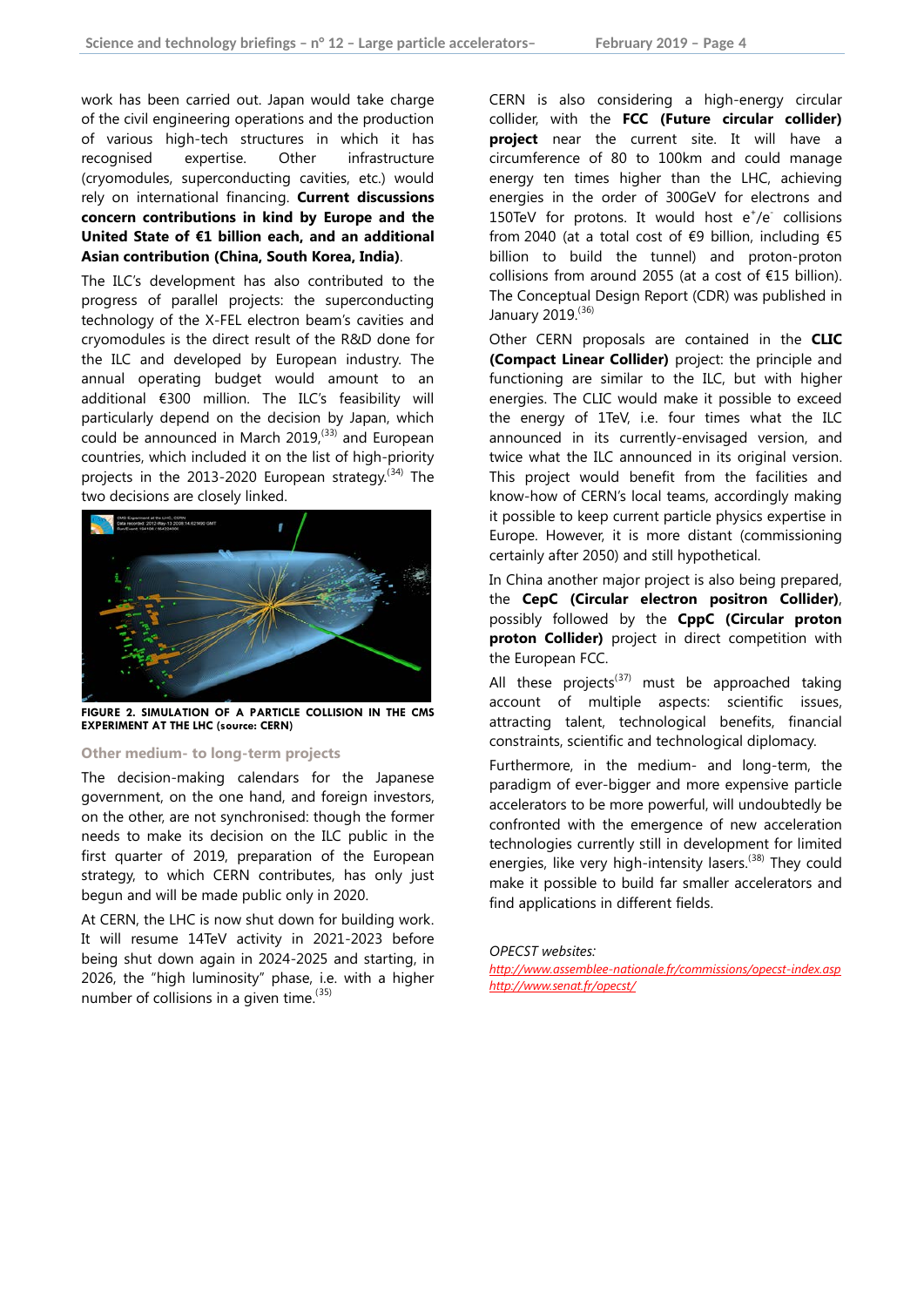<sup>1</sup> In the periodic table of elements, drawn up by Mendeleev in 1869, the number of protons (equal to the number of electrons) defines the atom's chemical species. l

<sup>2</sup> A proton consists of 2 up quarks and 1 down quark and a neutron 1 up quark and 2 down quarks.

 $3$  To give an order of magnitude, every square centimetre of our skin is criss-crossed, every second, by approximately one thousand billion  $(10^{12})$  neutrinos, without the slightest interaction. At the current time, little is known about the three types of neutrinos (electron, muon and tau). One of the principal discoveries about them is their "oscillation", i.e. their ability to change type during their lifespan. This result made it possible to establish that at least two of them have non-zero mass.

<sup>4</sup> Overall, there are 6 quarks, respectively called up, down, top, bottom, strange, and charm. Only the first two enter into the composition of ordinary matter and more specifically protons and neutrons.

| Bosons: |
|---------|
|---------|

<span id="page-4-0"></span>

| <b>Fundamental force</b>  | <b>Corresponding boson</b> | <b>Characteristics</b>                      |
|---------------------------|----------------------------|---------------------------------------------|
| <b>Strong interaction</b> | Gluon                      | Acts on quarks to bind protons and neutrons |
| <b>Electromagnetism</b>   | Photon                     | Between 2 charged particles                 |
| <b>Weak interaction</b>   | W and Z bosons             | Electroweak interaction mediators           |
| Gravity                   | Graviton                   | Not yet discovered                          |

<span id="page-4-1"></span>6

# **THE STANDARD MODEL**

| ೨    | Up       | Top           | <b>Strange</b> | photons | Higgs boson |
|------|----------|---------------|----------------|---------|-------------|
| Quar | Down     | <b>Bottom</b> | Charm          | gluon   |             |
|      |          |               |                | W boson |             |
| ဥ    | electron | muon          | tau            | Z boson |             |
| pto  | electron |               |                |         |             |
| ୕୶   | neutrino | muon neutrino | tau neutrino   |         |             |

#### **Fermions Gauge bosons**

<span id="page-4-2"></span> $<sup>7</sup>$  The term "relativistic regime" refers to when speed approaches the speed of light.</sup>

<span id="page-4-3"></span>8 Except for gravitation, which is covered by Einstein's theory of general relativity. Combining fundamental particle physics and gravitational theory into a single theory remains one of science's major open problems.

<span id="page-4-4"></span><sup>9</sup> This theory is based on a principle of symmetry, called "gauge principle", which categorises particles into three families of four (two quarks, one lepton, and one neutrino) and also categorises bosons. The principles of symmetry, crucial in fundamental physics, aim both to organise already-known particles, and as applicable predict new ones.

<sup>10</sup> Cyclotrons use a constant-intensity magnetic field combined with a variable electric field that forces the particles to adopt a spiral trajectory.

<sup>11</sup> Approximately 30,000 accelerators are used worldwide, including nearly 15,000 in the medical field (radiotherapy, research, production of radio-isotopes), 12,000 for treatment of materials, and 3,000 in industrial processes. There are far fewer particle physics research accelerators worldwide: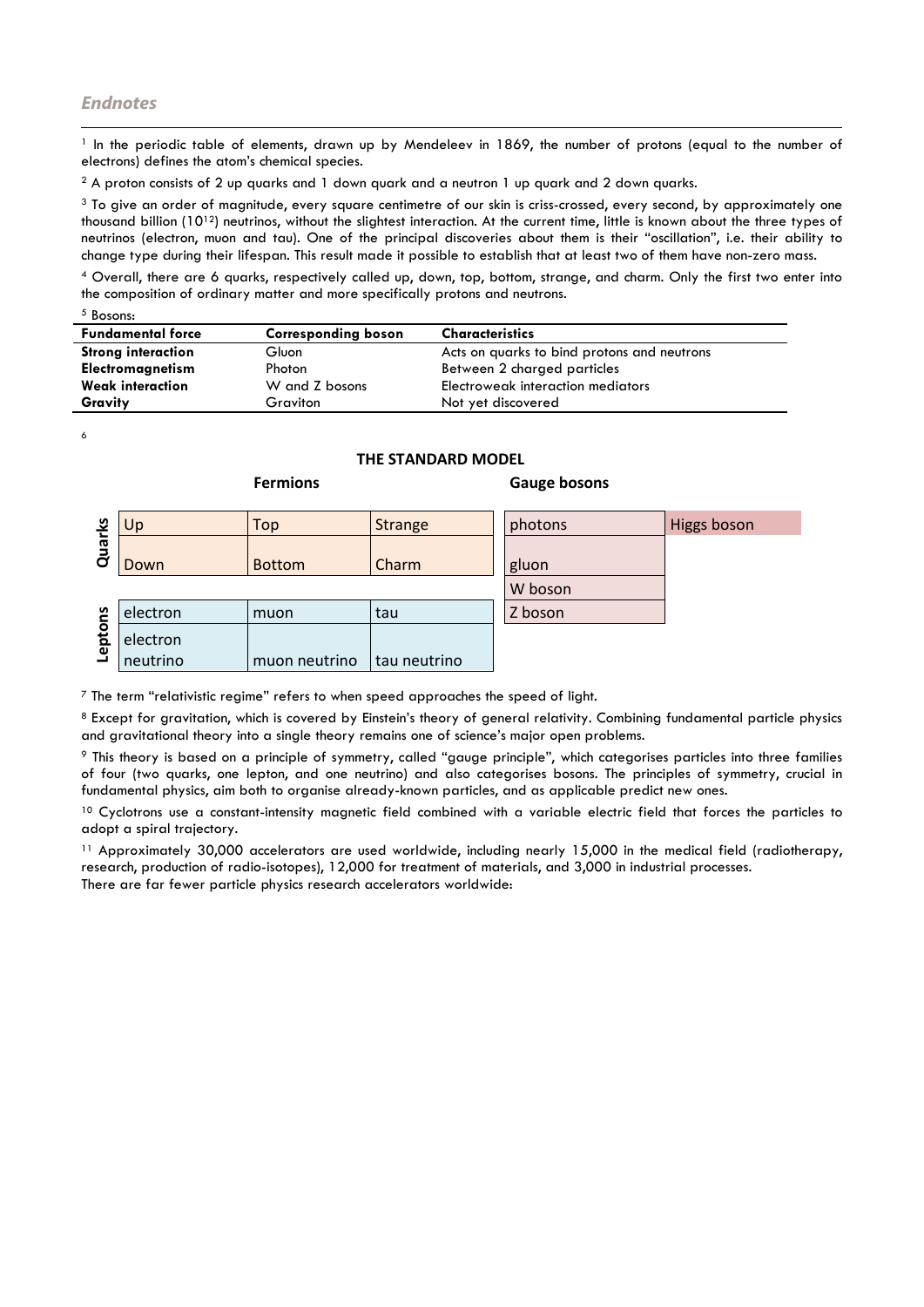

*Source: IN2P3 (French Institute of Research into the Fundamental Laws of the Universe) (CNRS (National Centre for Scientific Research)*)

In addition to CERN/LHC, there is: Fermilab (or *Fermi National Accelerator Laboratory)* in the United States (near Chicago and the previous biggest accelerator in the world before the LHC); in China, the *Institute of High Energy Physics* (IHEP) and the *Beijing Electron Positron Collider* (BEPC) operational since 2005; in Japan, the J-Parc (*Japan Proton Accelerator Research*  Complex) and the SuperKEK-B. Finally in Frascati, in Italy, the Dafne synchrotron is also hosting electron/positron collision tests.

<span id="page-5-2"></span><sup>12</sup> The 12 historical CERN Member States: Belgium, Denmark, France, Greece, Italy, Norway, the Netherlands, the Federal Republic of Germany, the United Kingdom, Swede, Switzerland, and Yugoslavia.

<span id="page-5-3"></span><sup>13</sup> CERN then welcomed Austria, Spain, then Portugal, Finland, Poland, the Czechoslovak Republic, Hungary, Bulgaria, Israel, and Romania. The Czech Republic and Slovak Republic became two separate Member States in 1993, after their independence. Yugoslavia quit CERN in 1961. Outside the Member States, many other countries contribute to its activities, in a wide range of forms. Serbia, Cyprus, and Slovenia are Associate Member States in the pre-stage to membership. Turkey, Ukraine, Pakistan, Lithuania, and India are Associate Member States.

<span id="page-5-4"></span><sup>14</sup> Accelerated particles go approximately 10,000 times around the LHC every second, i.e. approximately 300,000km of distance travelled. More precisely, accelerated hadrons reach 99.999999% of the speed of light.

<span id="page-5-5"></span><sup>15</sup> A superconductive material does not put up any resistance against the passage of an electric current and therefore does not dissipate any energy. However, it needs to be cold to function: at the LHC, for example, the superconductive magnets operate at –271.3°C (approximately 1.8 degrees above absolute zero).

<span id="page-5-6"></span><span id="page-5-0"></span>16 At the time of collision, "packets" of 10<sup>11</sup> protons are contained in 20µm (a human hair measures approximately 50 micrometres, i.e.  $50\times10^{-6}$  metres, symbolised by  $50\mu$ m) for a final yield of one billion particle collisions per second.

<sup>17</sup> These bosons are responsible for weak interaction.

 $\overline{a}$ 

<span id="page-5-1"></span><sup>18</sup> Though the field bears the name of three scientists (Robert Brout and François Englert, on the one hand, Peter Higgs, on the other), the current name has remained "Higgs boson" (and is considered unfair in the particle physics community).

<sup>19</sup> 1eV, or electrovolt, corresponds to the kinetic energy acquired by an electron at rest and subjected to a potential difference of 1V:  $1eV = 1.6 \times 10^{-19}$ . In absolute terms, this value is very low, and this is why it is often expressed in MeV (10<sup>6</sup>eV), GeV (10<sup>9</sup>eV) or TeV (10<sup>12</sup>eV). 1 TeV corresponds to the kinetic energy of a mosquito in flight. Though this energy is considered as "colossal" at the LHC, this is because it is concentrated on particles  $10^{12}$  times smaller than a mosquito.

<sup>20</sup> These tools were necessary because collisions of protons, themselves comprised of quarks, produce an enormous number of diverse particles, which create "background noise" in which the target information must be found.

 $21$  The Internet and Web must not be confused, the latter being only an application of the former, just like messaging or file exchange. The Internet is the global computer network and the Web is the system that allows consultation of pages hosted on the internet via a browser and connection of them to each other via hypertext links.

<sup>22</sup> <https://council.web.cern.ch/en/content/convention-establishment-european-organization-nuclear-research>

<sup>23</sup> The term "observable Universe" refers to the part of the Universe that can interact with us via electromagnetic radiation.

<sup>24</sup> Dark energy, representing approximately 70% of the Universe's energy, is hypothesized to be responsible for the acceleration of the Universe's expansion. Dark matter, predominant in approx. 30% of matter, appears necessary due to the gravitational anomalies observed in large structures such as galaxies or galaxy clusters. Researchers don't know how to detect them directly but suppose their existence by detecting their indirect effects on structures (for dark matter) and on cosmology (for dark matter and dark energy).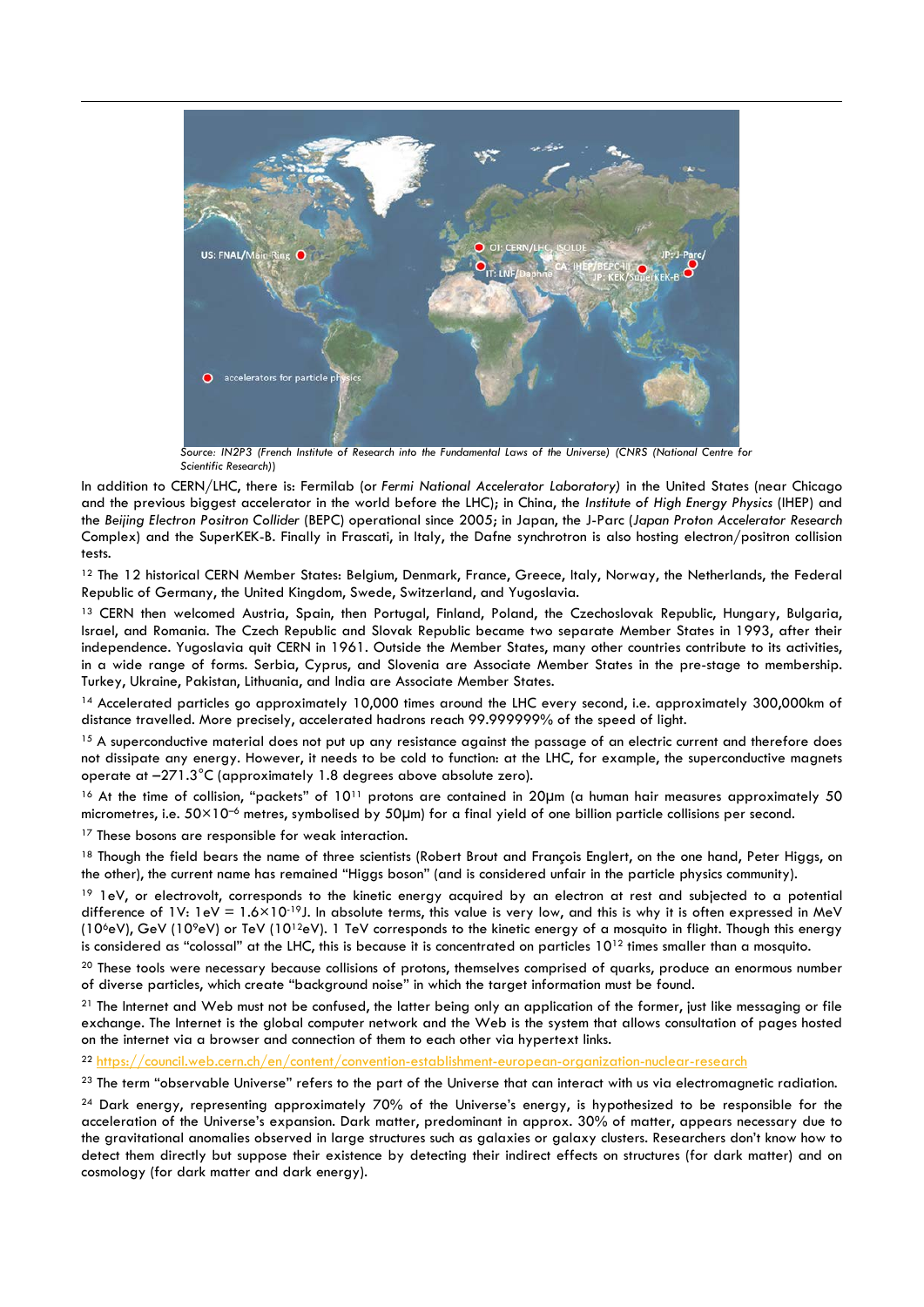$25$  For example, as they react to gravity, the particles responsible for dark matter are hypothesised to have mass.

 $26$  For example, supersymmetry is a theory that appeared in the 1970s to attempt to push beyond the standard model. It postulates that supersymmetric particles are associated to each particle of the model, and more particularly, establish "symmetry" between fermions (components of matter) and bosons (force vectors). In addition, supersymmetry supposes the existence of stable particles with properties similar to what would be required to form dark matter. However, no supersymmetric particle has been found so far.

<sup>27</sup> The use of braking radiation constitutes the functional principle of light-emitting synchrotrons, such as the SOLEIL national synchrotron in the Paris region or the ESRF (European Synchrotron Radiation Facility) in Grenoble. After an acceleration phase via the application of radiofrequency fields, the electrons are stored in a storage ring with a circumference of 354m for SOLEIL and 844m for ESRF, where their circular trajectory causes emission of radiation across a wide range of the electromagnetic spectrum (up to energies exceeding several hundred keV for ESRF).

<sup>28</sup> The positron is the antiparticle of the electron: same mass, but opposite electric charge. The positron is therefore positively charged.

<sup>29</sup> The quantity of energy lost determines the wavelength of the radiation emitted (infrared, visible, ultraviolet, X-rays, etc.). This radiation can have applications in many fields: biology, astrophysics, etc.

30 It is predominantly financed by Germany (more than 50%) and Russia (approx. 25%), with support, ranging from 1% to 3% each, from ten other European countries including France (contribution of €35m in kind, mainly funded by the CEA (French Alternative Energies & Atomic Energy Commission) and CNRS (French National Centre for Scientific Research)).

31 Since the United States chose to focus on neutrinos in particle physics, Japan occupies a prominent place in this field, behind Europe which however imposes itself via CERN and its ability to produce the Higgs boson.

<sup>32</sup> <http://www.linearcollider.org/ILC/Publications/Technical-Design-Report>

33 The 83rd meeting of the International Committee for Future Accelerators (ICFA) is to be held in 2019 in Tokyo and will discuss the decisions that will have been evoked by the Japanese government.

<sup>34</sup> https://europeanstrategy.cern/european-strategy-for-particle-physics

<sup>35</sup> The quantity of data, which has already reached 300 petabytes (300 million giagbytes) for the 2015-2018 period, should increase by a factor of 10 during the high-luminosity phase.

<sup>36</sup> Reference:<https://fcc-cdr.web.cern.ch/>

 $\overline{a}$ 

<sup>37</sup> Summary of different particle accelerator projects ongoing.

<span id="page-6-1"></span><span id="page-6-0"></span>

<span id="page-6-4"></span><span id="page-6-3"></span><span id="page-6-2"></span>*Source: IN2P3 (French National Institute of Nuclear & Particle Physics)* (CNRS)

38 Hearing by the Office, open to the press, on 14 February 2019, of Mr. Gérard Mourou, director of the applied optics laboratory, professor at École Polytechnique, winner of the 2018 Nobel Prize for Physics, and Mr. Sydney Galès, director of research emeritus, Orsay institute of nuclear physics, former director of GANIL.